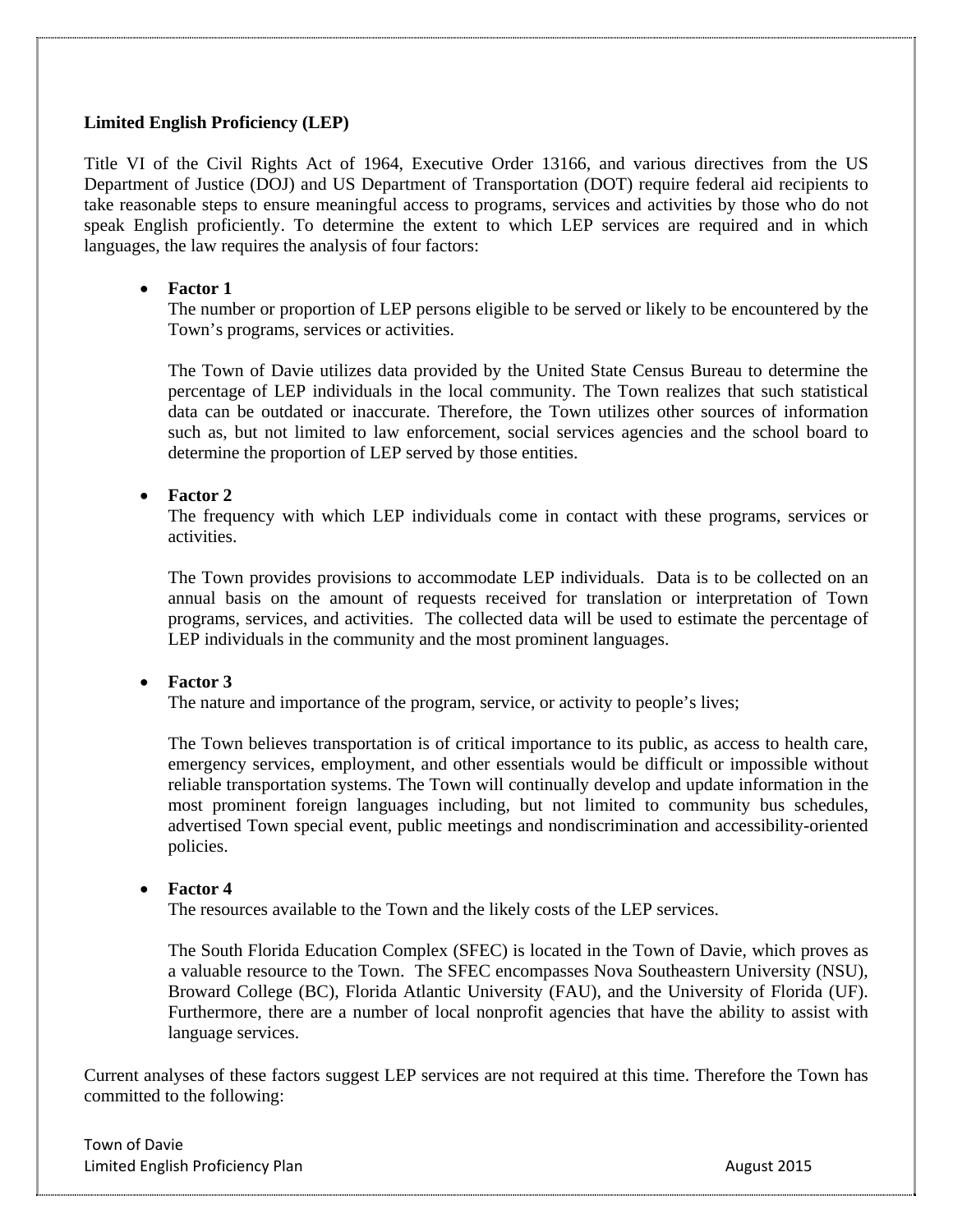- Maintain a list of employees who competently speak other languages and who are willing to provide translation and/or interpretation services.
- Distribute this list to staff that regularly has contact with the public.
- Provide notification of the availability of LEP assistance in public meeting notices and on public involvement event signage.
- Continue to translate essential documents into Spanish and Creole.

As the Town's community profile continues changing, the constant analysis of the four factors may reveal the need for more or varied LEP services in the future. As such, the Town will annually examine its LEP plan to ensure it remains reflective of the community's needs.

Persons requiring special language services should contact the Town's Title VI/Nondiscrimination Officer:

*Macciano K. Lewis, Assistant Town Administrator Title VI Coordinator 6591 Orange Drive Davie, FL 33314 Office: (954) 797-2099 Fax: (954) 797-1182 mlewis@davie-fl.gov*

# **Public Involvement**

In order to plan for efficient, effective, safe, equitable and reliable transportation systems, the Town values input from the public. The Town spends extensive staff and financial resources in furtherance of this goal and strongly encourages the participation of the entire community. The Town holds a variety of public meetings, workshops and other events designed to gather public input on project planning and vision of the Town. Furthermore, Town staff attends and participates in other community events to promote its services to the public.

Persons wishing to request special presentations by the Town of Davie; volunteer in any of its activities or offer suggestions for improvement of Town public involvement may contact:

*Macciano K. Lewis, Assistant Town Administrator Title VI Coordinator 6591 Orange Drive Davie, FL 33314 Office: (954) 797-2099 Fax: (954) 797-1182 mlewis@davie-fl.gov*